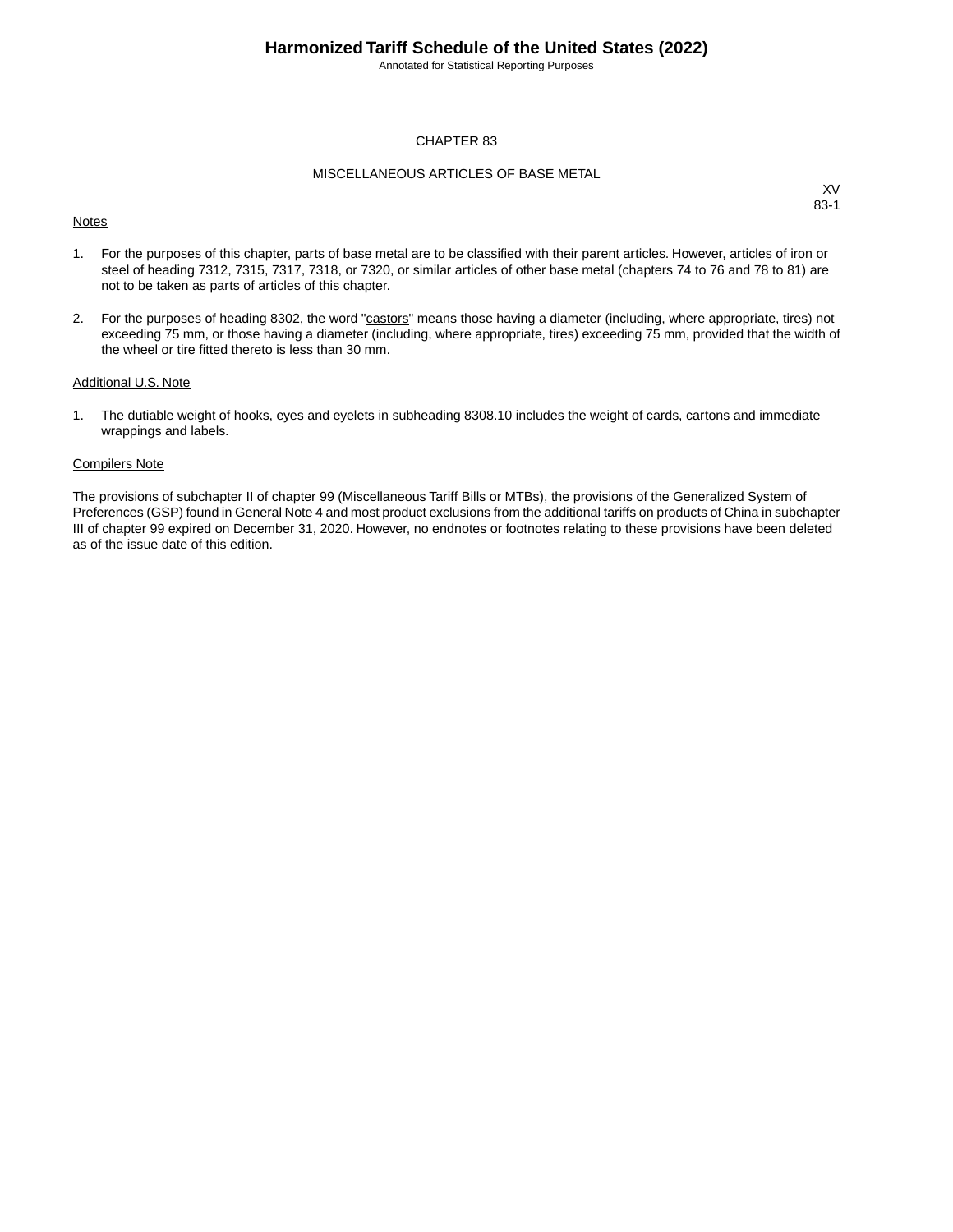Annotated for Statistical Reporting Purposes

| Heading/        | Stat.       |                                                                                                                                                                                                                                         | Unit                           |                                             | Rates of Duty                                                                       |       |
|-----------------|-------------|-----------------------------------------------------------------------------------------------------------------------------------------------------------------------------------------------------------------------------------------|--------------------------------|---------------------------------------------|-------------------------------------------------------------------------------------|-------|
| Subheading      | Suf-<br>fix | <b>Article Description</b>                                                                                                                                                                                                              | of<br>Quantity                 | General                                     | 1<br>Special                                                                        | 2     |
| 8301<br>8301.10 |             | Padlocks and locks (key, combination or electrically operated),<br>of base metal; clasps and frames with clasps, incorporating<br>locks, of base metal; keys and parts of any of the foregoing<br>articles, of base metal:<br>Padlocks: |                                |                                             |                                                                                     |       |
| 8301.10.20 00   |             | Not of cylinder or pin tumbler construction:                                                                                                                                                                                            | doz 2.3% <sup>1/</sup>         |                                             | Free (A+, AU, BH,<br>CL, CO, D, E, IL,<br>JO, KR, MA, OM,<br>P, PA, PE, S, SG)      | 39.5% |
| 8301.10.40 00   |             |                                                                                                                                                                                                                                         |                                |                                             | Free (A+, AU, BH,<br>CL, CO, D, E, IL,<br>JO, KR, MA, OM,<br>P, PA, PE, S, SG)      | 29.5% |
| 8301.10.50 00   |             |                                                                                                                                                                                                                                         | . doz 3.6% <sup>2/</sup>       |                                             | Free (A, AU, BH, CL, 28.5%<br>CO, D, E, IL, JO,<br>KR, MA, OM, P,<br>PA, PE, S, SG) |       |
| 8301.10.60      |             | Of cylinder or pin tumbler construction:                                                                                                                                                                                                |                                | $6.1\%$ <sup><math>\frac{1}{2}</math></sup> | Free (A, AU, BH, CL, 27%<br>CO, D, E, IL, JO,<br>KR, MA, OM, P,<br>PA, PE, S, SG)   |       |
|                 | 20          | Lock bodies containing hardened steel<br>components with attached (or insertable)<br>flexible cable composed of wire strands and                                                                                                        | doz.                           |                                             |                                                                                     |       |
| 8301.10.80 00   | 80          | Over 3.8 cm but not over 6.4 cm in width                                                                                                                                                                                                | doz.<br>doz 4.8% <sup>3/</sup> |                                             | Free (A+, AU, BH,<br>CL, CO, D, E, IL,<br>JO, KR, MA, OM,<br>P, PA, PE, S, SG)      | 36%   |
| 8301.10.90 00   |             |                                                                                                                                                                                                                                         | doz 4.2% <sup>2/</sup>         |                                             | Free (A, AU, BH, CL, 29.5%<br>CO, D, E, IL, JO,<br>KR, MA, OM, P,                   |       |
| 8301.20.00      |             |                                                                                                                                                                                                                                         |                                |                                             | PA, PE, S, SG)<br>Free (A*, AU, B, BH, 45%<br>CL, CO, D, E, IL,<br>JO, KR, MA, OM,  |       |
|                 | 30          | Non-integral steering wheel immobilizer devices doz.                                                                                                                                                                                    |                                |                                             | P, PA, PE, S, SG)                                                                   |       |
|                 | 60          |                                                                                                                                                                                                                                         |                                |                                             |                                                                                     |       |
| 8301.30.00      |             |                                                                                                                                                                                                                                         |                                | $5.7\%$ <sup>1/</sup>                       | Free (A, AU, BH, CL, 45%<br>CO, D, E, IL, JO,<br>KR, MA, OM, P,<br>PA, PE, S, SG)   |       |
|                 | 60          | Cam locks and other locks suitable for use with chests,                                                                                                                                                                                 | .Ikg                           |                                             |                                                                                     |       |
|                 | 90          |                                                                                                                                                                                                                                         |                                |                                             |                                                                                     |       |
|                 |             |                                                                                                                                                                                                                                         |                                |                                             |                                                                                     |       |
|                 |             |                                                                                                                                                                                                                                         |                                |                                             |                                                                                     |       |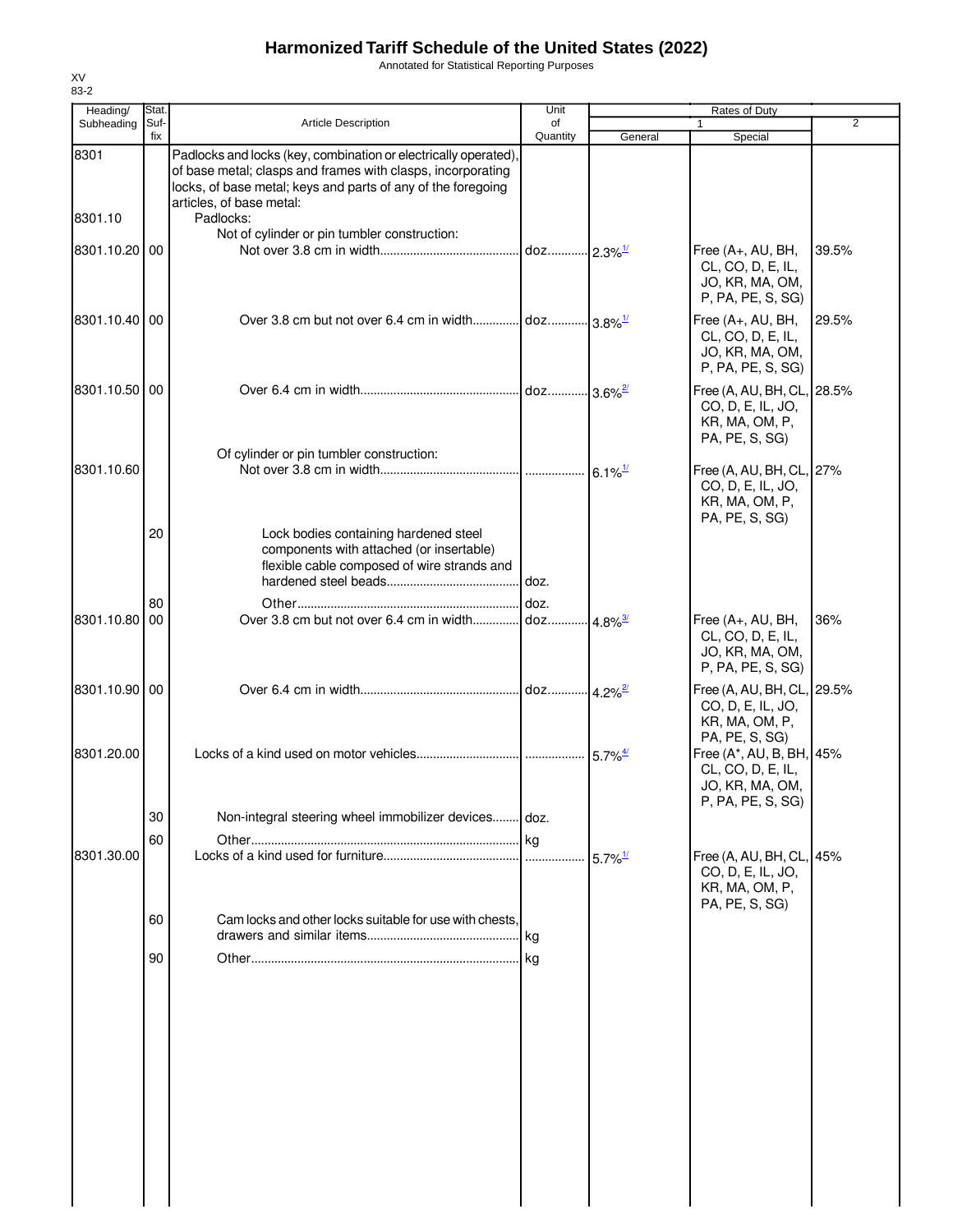Annotated for Statistical Reporting Purposes

| Heading/                 | Stat. |                                                                                                                                                                                                                                   | Unit     |                       | Rates of Duty                                                                                   |                |
|--------------------------|-------|-----------------------------------------------------------------------------------------------------------------------------------------------------------------------------------------------------------------------------------|----------|-----------------------|-------------------------------------------------------------------------------------------------|----------------|
| Subheading               | Suf-  | Article Description                                                                                                                                                                                                               | of       |                       |                                                                                                 | $\overline{2}$ |
| 8301 (con.)              | fix   | Padlocks and locks (key, combination or electrically operated),<br>of base metal; clasps and frames with clasps, incorporating<br>locks, of base metal; keys and parts of any of the foregoing<br>articles, of base metal: (con.) | Quantity | General               | Special                                                                                         |                |
| 8301.40<br>8301.40.30 00 |       | Other locks:                                                                                                                                                                                                                      |          |                       | Free (A, AU, BH, CL, 45%<br>CO, D, E, IL, JO,<br>JP, KR, MA, OM,<br>P, PA, PE, S, SG)           |                |
| 8301.40.60               |       |                                                                                                                                                                                                                                   |          | $5.7\%$ <sup>1/</sup> | Free (A, AU, BH, CL, 45%<br>CO, D, E, IL, JO,<br>KR, MA, OM, P,<br>PA, PE, S, SG)<br>2.85% (JP) |                |
|                          | 30    | Door locks, locksets and other locks suitable for<br>use with interior or exterior doors (except garage,                                                                                                                          |          |                       |                                                                                                 |                |
| 8301.50.00 00            | 60    |                                                                                                                                                                                                                                   | kg       |                       | Free (A, AU, BH, CL, 45%<br>CO, D, E, IL, JO,<br>KR, MA, OM, P,<br>PA, PE, S, SG)               |                |
| 8301.60.00 00            |       |                                                                                                                                                                                                                                   |          |                       | Free (A*, AU, B, BH, 45%<br>CL, CO, D, E, IL,<br>JO, JP, KR, MA,<br>OM, P, PA, PE, S,<br>SG)    |                |
| 8301.70.00 00            |       |                                                                                                                                                                                                                                   |          |                       | Free (A*, AU, B, BH, 45%<br>CL, CO, D, E, IL,<br>JO, JP, KR, MA,<br>OM, P, PA, PE, S,<br>SG)    |                |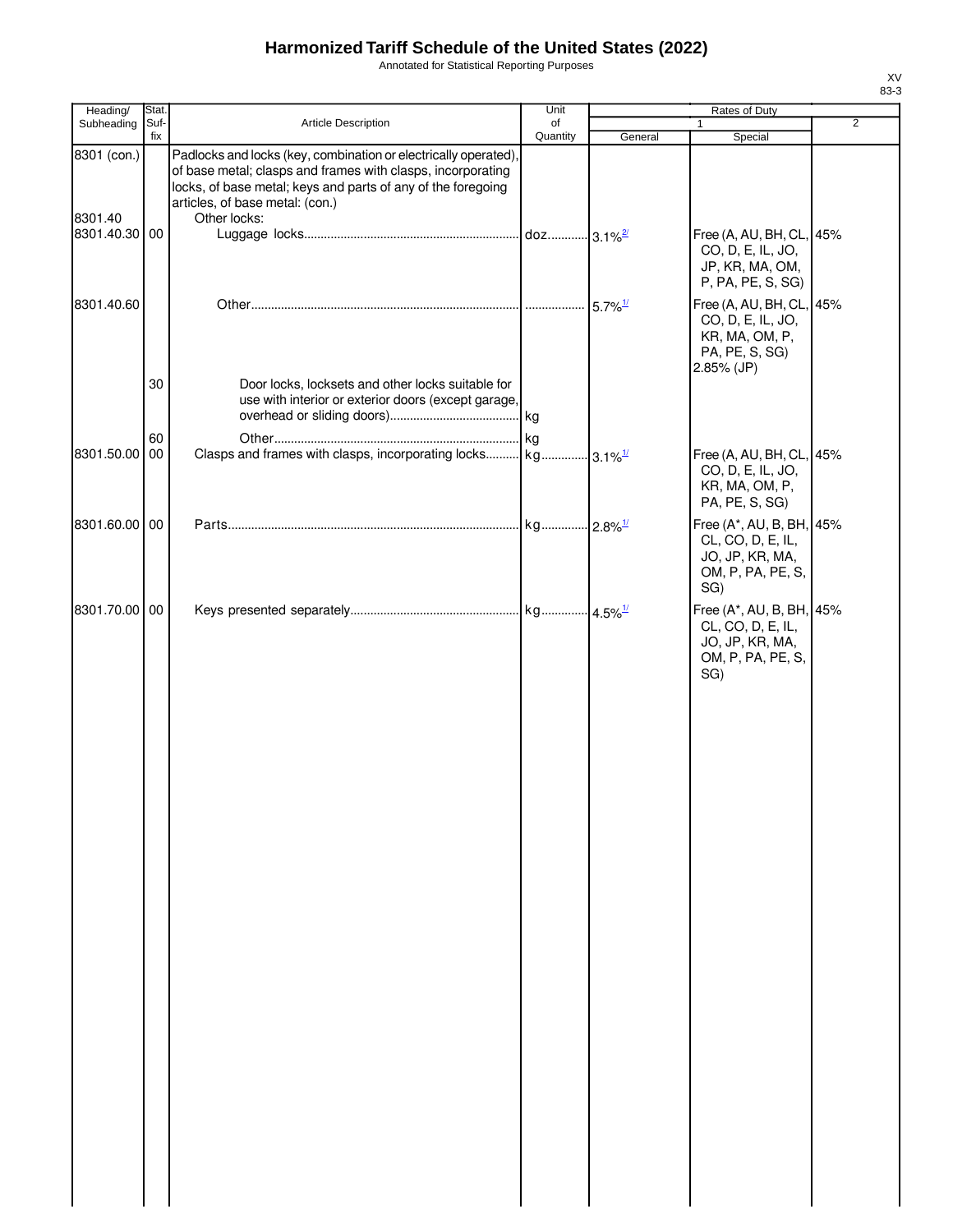Annotated for Statistical Reporting Purposes

| Heading/        | Stat.       |                                                                                                                                                                                                                                                                                                                                                                                                 | Unit           |                                             | Rates of Duty                                                                                              |                |
|-----------------|-------------|-------------------------------------------------------------------------------------------------------------------------------------------------------------------------------------------------------------------------------------------------------------------------------------------------------------------------------------------------------------------------------------------------|----------------|---------------------------------------------|------------------------------------------------------------------------------------------------------------|----------------|
| Subheading      | Suf-<br>fix | <b>Article Description</b>                                                                                                                                                                                                                                                                                                                                                                      | of<br>Quantity | General                                     | 1.<br>Special                                                                                              | $\overline{2}$ |
| 8302<br>8302.10 |             | Base metal mountings, fittings and similar articles suitable for<br>furniture, doors, staircases, windows, blinds, coachwork,<br>saddlery, trunks, chests, caskets or the like; base metal hat<br>racks, hat-pegs, brackets and similar fixtures; castors with<br>mountings of base metal; automatic door closers of base metal;<br>and base metal parts thereof:<br>Hinges, and parts thereof: |                |                                             |                                                                                                            |                |
| 8302.10.30 00   |             | Of iron or steel, of aluminum or of zinc:                                                                                                                                                                                                                                                                                                                                                       |                |                                             | Free (A*, AU, B, BH, 25%<br>CL, CO, D, E, IL,<br>JO, KR, MA, OM,                                           |                |
| 8302.10.60      |             |                                                                                                                                                                                                                                                                                                                                                                                                 |                |                                             | P, PA, PE, S, SG)<br>Free (A*, AU, BH, C, 45%<br>CL, CO, D, E, IL,<br>JO, KR, MA, OM,<br>P, PA, PE, S, SG) |                |
|                 | 30          | Suitable for interior and exterior doors (except<br>garage, overhead or sliding doors) kg                                                                                                                                                                                                                                                                                                       |                |                                             |                                                                                                            |                |
|                 | 60          |                                                                                                                                                                                                                                                                                                                                                                                                 |                |                                             |                                                                                                            |                |
| 8302.10.90      | 90          |                                                                                                                                                                                                                                                                                                                                                                                                 |                | $3.4\%$ <sup><math>\frac{4}{3}</math></sup> | Free (A*, AU, B, BH, 45%<br>C, CL, CO, D, E, IL,<br>JO, KR, MA, OM,<br>P, PA, PE, S, SG)                   |                |
|                 | 30<br>60    | Suitable for interior and exterior doors (except                                                                                                                                                                                                                                                                                                                                                |                |                                             |                                                                                                            |                |
|                 |             |                                                                                                                                                                                                                                                                                                                                                                                                 |                |                                             |                                                                                                            |                |
| 8302.20.00      | 90<br>00    |                                                                                                                                                                                                                                                                                                                                                                                                 |                |                                             | Free (A*, AU, BH, C, 45%<br>CL, CO, D, E, IL,<br>JO, KR, MA, OM,<br>P, PA, PE, S, SG)                      |                |
| 8302.30         |             | Other mountings, fittings and similar articles suitable for                                                                                                                                                                                                                                                                                                                                     |                |                                             |                                                                                                            |                |
| 8302.30.30      | 10          | motor vehicles; and parts thereof:<br>Pneumatic cylinders for lifting, lowering,                                                                                                                                                                                                                                                                                                                |                |                                             | Free (A*, AU, B, BH, 25%<br>CL, CO, D, E, IL,<br>JO, KR, MA, OM,<br>P, PA, PE, S, SG)                      |                |
|                 |             |                                                                                                                                                                                                                                                                                                                                                                                                 |                |                                             |                                                                                                            |                |
| 8302.30.60      | 60<br>00    |                                                                                                                                                                                                                                                                                                                                                                                                 | . kg           |                                             | Free (A+, AU, B, BH, 45%<br>CL, CO, D, E, IL,<br>JO, KR, MA, OM,<br>P, PA, PE, S, SG)                      |                |
|                 |             |                                                                                                                                                                                                                                                                                                                                                                                                 |                |                                             |                                                                                                            |                |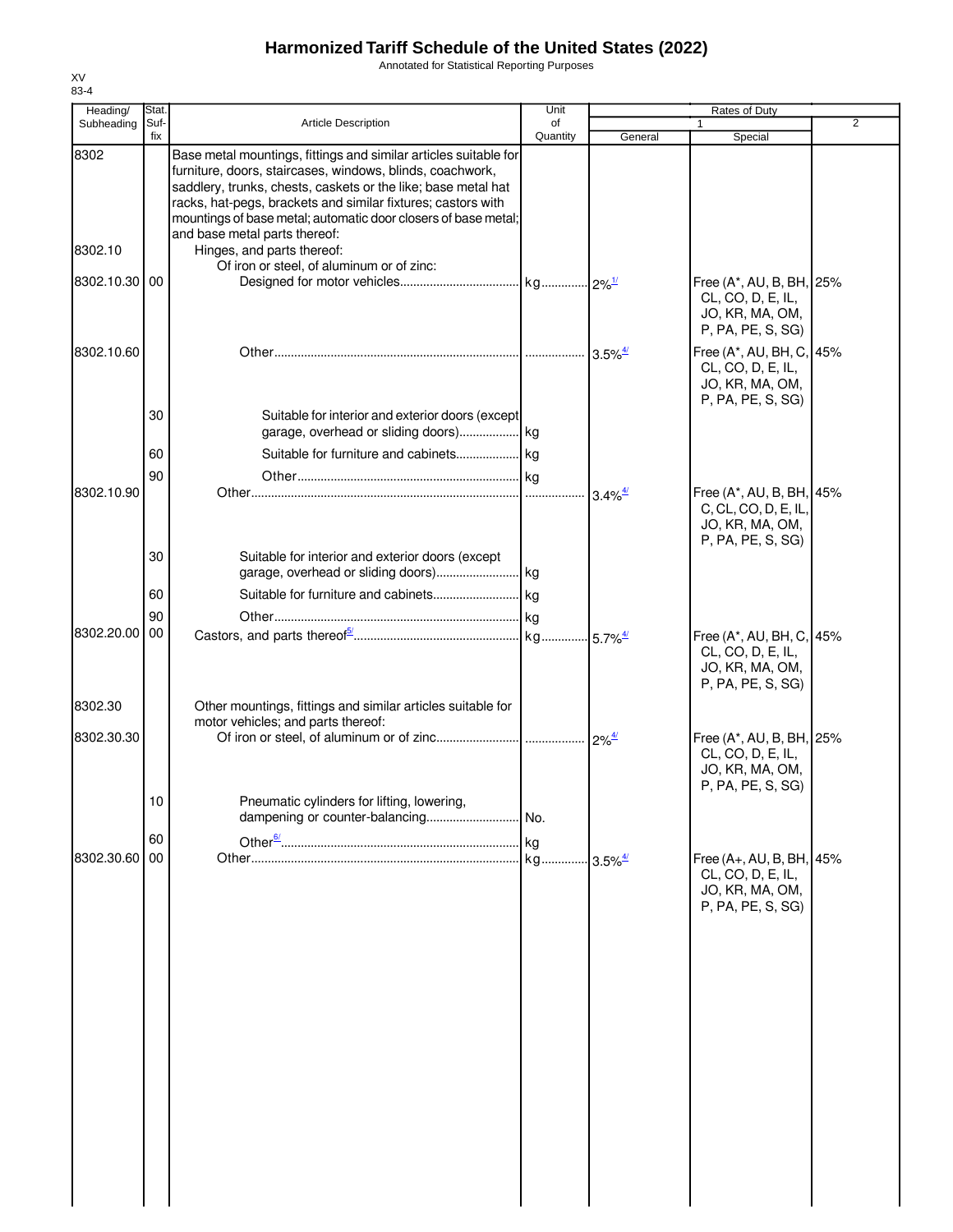Annotated for Statistical Reporting Purposes

| Heading/                             | <b>Stat</b>          |                                                                                                                                                                                                                                                                                                                                                                                                                                                                                                                                   | Unit           |                       | Rates of Duty                                                                                       |     |
|--------------------------------------|----------------------|-----------------------------------------------------------------------------------------------------------------------------------------------------------------------------------------------------------------------------------------------------------------------------------------------------------------------------------------------------------------------------------------------------------------------------------------------------------------------------------------------------------------------------------|----------------|-----------------------|-----------------------------------------------------------------------------------------------------|-----|
| Subheading                           | Suf-<br>fix          | <b>Article Description</b>                                                                                                                                                                                                                                                                                                                                                                                                                                                                                                        | of<br>Quantity | General               | 1<br>Special                                                                                        | 2   |
| 8302 (con.)<br>8302.41<br>8302.41.30 | 00                   | Base metal mountings, fittings and similar articles suitable for<br>furniture, doors, staircases, windows, blinds, coachwork,<br>saddlery, trunks, chests, caskets or the like; base metal hat<br>racks, hat-pegs, brackets and similar fixtures; castors with<br>mountings of base metal; automatic door closers of base metal;<br>and base metal parts thereof: (con.)<br>Other mountings, fittings and similar articles, and parts<br>thereof:<br>Suitable for buildings:<br>Door closers (except automatic door closers), and |                |                       | Free (A, AU, BH, CL,<br>CO, D, E, IL, JO,                                                           | 45% |
| 8302.41.60                           |                      | Other:                                                                                                                                                                                                                                                                                                                                                                                                                                                                                                                            |                |                       | KR, MA, OM, P,<br>PA, PE, S, SG)<br>Free (A, AU, BH, CL, 45%<br>CO, D, E, IL, JO,<br>KR, MA, OM, P, |     |
|                                      | 15<br>45<br>50<br>80 | Suitable for interior and exterior doors<br>(except garage, overhead or sliding doors):<br>Doorstops, chain door fasteners, door<br>pulls, kick plates, door knockers and<br>For curtains, draperies and window                                                                                                                                                                                                                                                                                                                   |                |                       | PA, PE, S, SG)                                                                                      |     |
| 8302.41.90                           | 15                   | Suitable for interior and exterior doors<br>(except garage, overhead or sliding doors):<br>Doorstops, chain door fasteners, door<br>pulls, kick plates, door knockers and                                                                                                                                                                                                                                                                                                                                                         |                |                       | Free (A, AU, BH, CL,<br>CO, D, E, IL, JO,<br>KR, MA, OM, P,<br>PA, PE, S, SG)                       | 45% |
| 8302.42<br>8302.42.30                | 45<br>50<br>80       | For curtains, draperies and window<br>Other, suitable for furniture:                                                                                                                                                                                                                                                                                                                                                                                                                                                              |                | $3.9\%$ <sup>1/</sup> | Free (A*, AU, BH, C, 45%                                                                            |     |
|                                      | 10<br>15<br>65       | Pneumatic cylinders for lifting, lowering,                                                                                                                                                                                                                                                                                                                                                                                                                                                                                        |                |                       | CL, CO, D, E, IL,<br>JO, KR, MA, OM,<br>P, PA, PE, S, SG)                                           |     |
| 8302.42.60                           | 00                   |                                                                                                                                                                                                                                                                                                                                                                                                                                                                                                                                   |                |                       | Free (A*, AU, BH, C,<br>CL, CO, D, E, IL,<br>JO, KR, MA, OM,<br>P, PA, PE, S, SG)                   | 45% |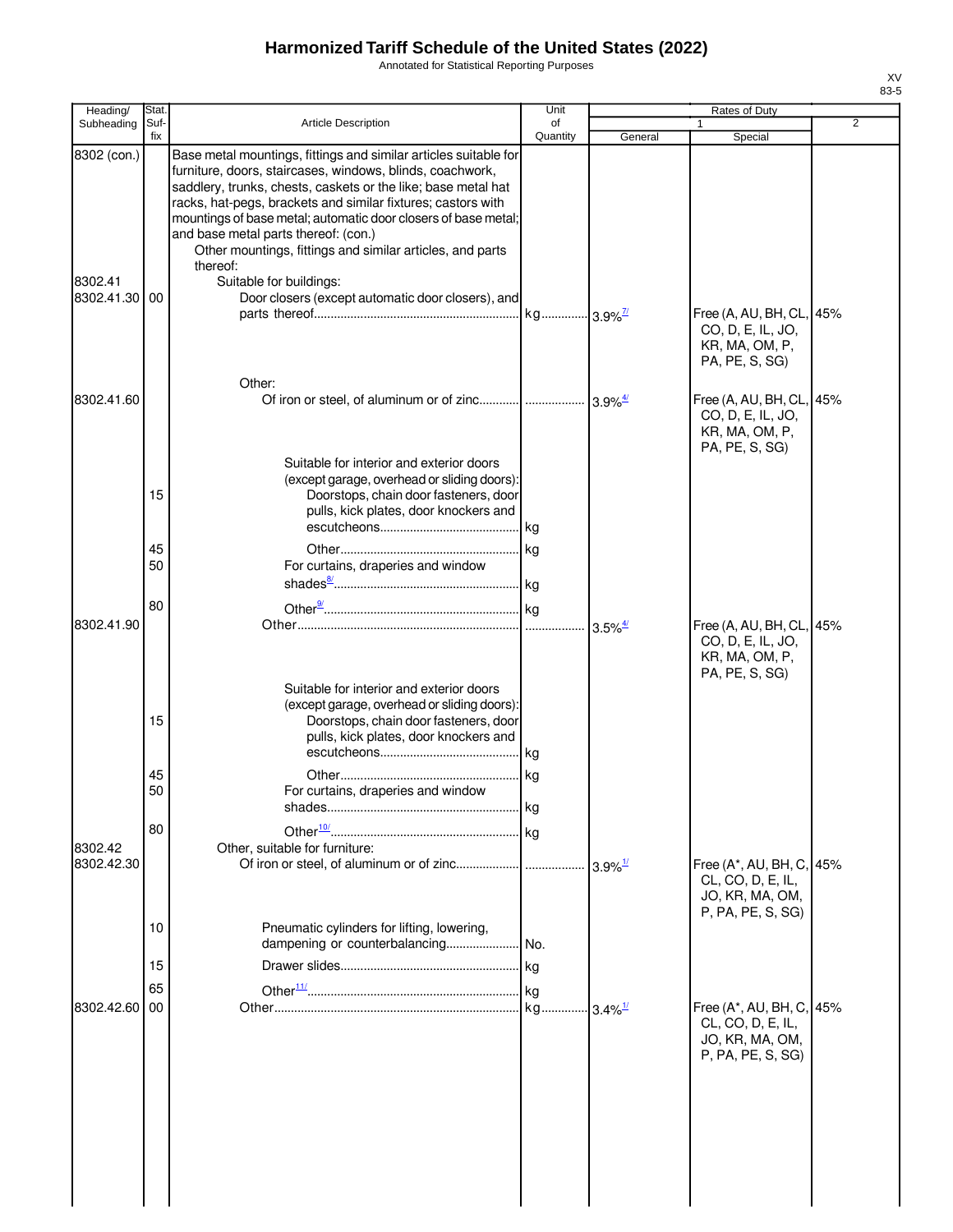Annotated for Statistical Reporting Purposes

| Heading/                 | Stat. |                                                                                                                                                                                                                                                                                                                                                                                                                                       | Unit     |                                             | Rates of Duty                                                                         |                |
|--------------------------|-------|---------------------------------------------------------------------------------------------------------------------------------------------------------------------------------------------------------------------------------------------------------------------------------------------------------------------------------------------------------------------------------------------------------------------------------------|----------|---------------------------------------------|---------------------------------------------------------------------------------------|----------------|
| Subheading               | Suf-  | <b>Article Description</b>                                                                                                                                                                                                                                                                                                                                                                                                            | of       |                                             |                                                                                       | $\overline{2}$ |
| 8302 (con.)              | fix   | Base metal mountings, fittings and similar articles suitable for<br>furniture, doors, staircases, windows, blinds, coachwork,<br>saddlery, trunks, chests, caskets or the like; base metal hat<br>racks, hat-pegs, brackets and similar fixtures; castors with<br>mountings of base metal; automatic door closers of base metal;<br>and base metal parts thereof: (con.)<br>Other mountings, fittings and similar articles, and parts | Quantity | General                                     | Special                                                                               |                |
| 8302.49                  |       | thereof: (con.)<br>Other:<br>Harness and saddlery or riding-bridle hardware,                                                                                                                                                                                                                                                                                                                                                          |          |                                             |                                                                                       |                |
| 8302.49.20               | 00    | and parts thereof:                                                                                                                                                                                                                                                                                                                                                                                                                    |          |                                             | Free (A*, AU, BH,<br>CL, CO, D, E, IL,<br>JO, KR, MA, OM,<br>P, PA, PE, S, SG)        | 60%            |
| 8302.49.40               | 00    | Other:                                                                                                                                                                                                                                                                                                                                                                                                                                |          |                                             |                                                                                       | 50%            |
| 8302.49.60               |       |                                                                                                                                                                                                                                                                                                                                                                                                                                       |          |                                             | Free (A*, AU, BH, C, 45%<br>CL, CO, D, E, IL,<br>JO, KR, MA, OM,<br>P, PA, PE, S, SG) |                |
|                          | 35    | Pneumatic cylinders for lifting, lowering,<br>dampening or counterbalancing No.<br>Other:                                                                                                                                                                                                                                                                                                                                             |          |                                             |                                                                                       |                |
|                          | 45    |                                                                                                                                                                                                                                                                                                                                                                                                                                       |          |                                             |                                                                                       |                |
|                          | 55    | For aircraft, vessels and other vehicles<br>(except motor vehicles) of section                                                                                                                                                                                                                                                                                                                                                        |          |                                             |                                                                                       |                |
|                          | 85    |                                                                                                                                                                                                                                                                                                                                                                                                                                       |          |                                             |                                                                                       |                |
| 8302.49.80               |       | For railway vehicles, aircraft, vessels and<br>other vehicles (except motor vehicles) of<br>section XVII:                                                                                                                                                                                                                                                                                                                             |          | $3.5\%$ <sup><math>\frac{4}{3}</math></sup> | Free (A*, AU, BH, C, 45%<br>CL, CO, D, E, IL,<br>JO, KR, MA, OM,<br>P, PA, PE, S, SG) |                |
|                          | 40    |                                                                                                                                                                                                                                                                                                                                                                                                                                       |          |                                             |                                                                                       |                |
|                          | 50    |                                                                                                                                                                                                                                                                                                                                                                                                                                       |          |                                             |                                                                                       |                |
|                          | 90    |                                                                                                                                                                                                                                                                                                                                                                                                                                       | kg       |                                             |                                                                                       |                |
| 8302.50.00 00            |       | Hat-racks, hat pegs, brackets and similar fixtures, and                                                                                                                                                                                                                                                                                                                                                                               |          |                                             |                                                                                       | 40%            |
| 8302.60<br>8302.60.30 00 |       | Automatic door closers, and parts thereof:                                                                                                                                                                                                                                                                                                                                                                                            |          |                                             | Free (A, AU, BH, C, 45%<br>CL, CO, D, E, IL,<br>JO, KR, MA, OM,<br>P, PA, PE, S, SG)  |                |
| 8302.60.90               | 00    |                                                                                                                                                                                                                                                                                                                                                                                                                                       |          |                                             | Free (A, AU, BH, CL, 45%<br>CO, D, E, IL, JO,<br>KR, MA, OM, P,<br>PA, PE, S, SG)     |                |
|                          |       |                                                                                                                                                                                                                                                                                                                                                                                                                                       |          |                                             |                                                                                       |                |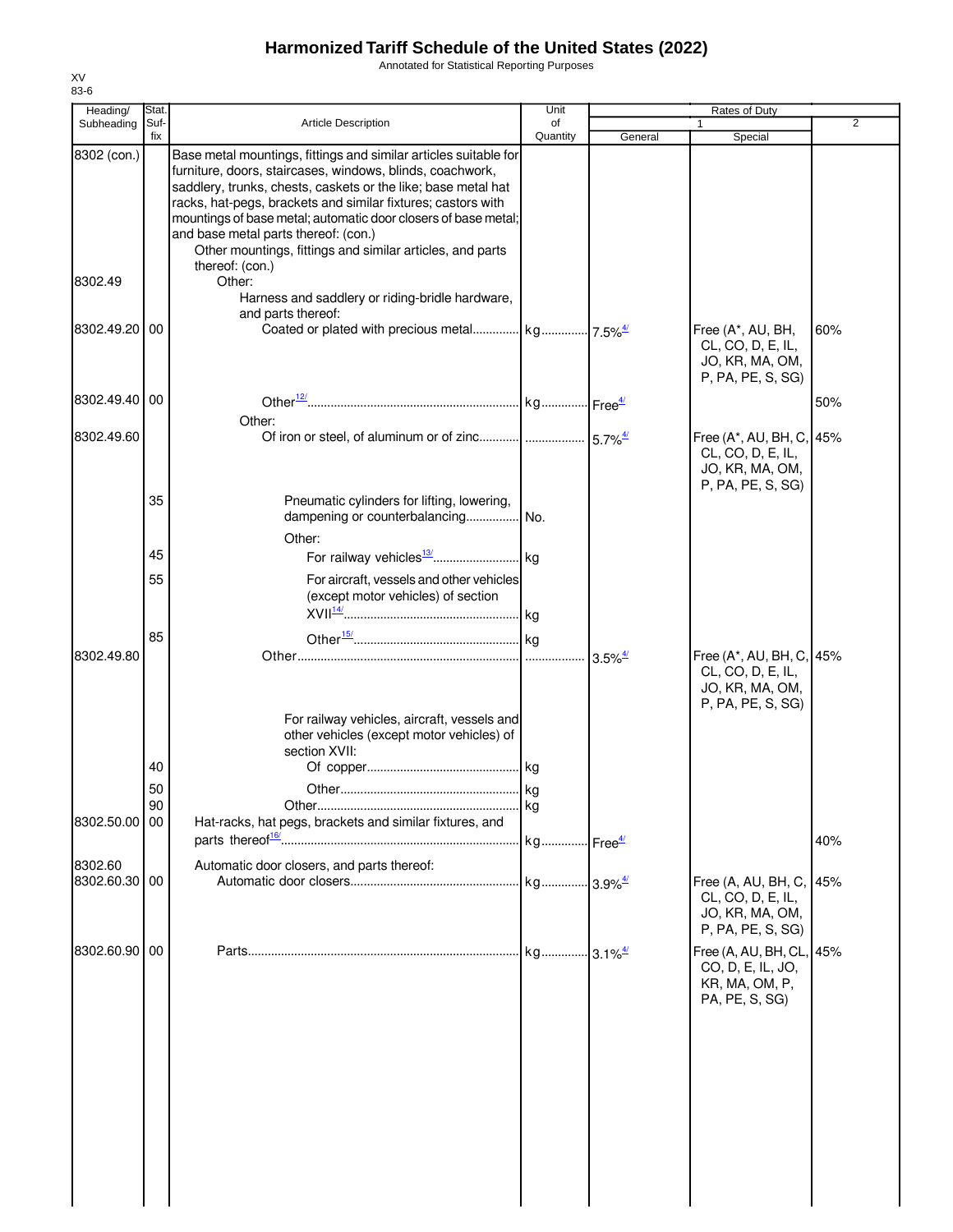Annotated for Statistical Reporting Purposes

| Heading/                    | Stat.       |                                                                                                                                                                                                                                                               | Unit                              |         | Rates of Duty                                                                     |                |
|-----------------------------|-------------|---------------------------------------------------------------------------------------------------------------------------------------------------------------------------------------------------------------------------------------------------------------|-----------------------------------|---------|-----------------------------------------------------------------------------------|----------------|
| Subheading                  | Suf-<br>fix | Article Description                                                                                                                                                                                                                                           | of<br>Quantity                    | General | $\mathbf{1}$<br>Special                                                           | $\overline{2}$ |
| 8303.00.00                  |             | 00 Armored or reinforced safes, strong-boxes and doors and safe<br>deposit lockers for strong-rooms, cash or deed boxes and the                                                                                                                               |                                   |         |                                                                                   |                |
|                             |             |                                                                                                                                                                                                                                                               |                                   |         | Free (A, AU, BH, CL, 45%<br>CO, D, E, IL, JO,<br>KR, MA, OM, P,<br>PA, PE, S, SG) |                |
|                             |             | 8304.00.00   00   Desk-top filing or card-index cabinets, paper trays, paper rests,<br>pen trays, office-stamp stands and similar office or desk<br>equipment and parts thereof, of base metal, other than office                                             |                                   |         |                                                                                   |                |
|                             |             |                                                                                                                                                                                                                                                               | kg 3.9% <sup>2/</sup>             |         | Free (A*, AU, BH,<br>CL, CO, D, E, IL,<br>JO, KR, MA, OM,<br>P, PA, PE, S, SG)    | 45%            |
| 8305                        |             | Fittings for looseleaf binders or files, letter clips, letter corners,<br>paper clips, indexing tags and similar office articles, and parts<br>thereof, of base metal; staples in strips (for example, for offices,<br>upholstery, packaging), of base metal: |                                   |         |                                                                                   |                |
| 8305.10.00                  |             |                                                                                                                                                                                                                                                               |                                   |         | Free (A, AU, BH, CL, 45%<br>CO, D, E, IL, JO,<br>KR, MA, OM, P,<br>PA, PE, S, SG) |                |
|                             | 10          |                                                                                                                                                                                                                                                               |                                   |         |                                                                                   |                |
| 8305.20.00                  | 50<br>00    |                                                                                                                                                                                                                                                               |                                   |         |                                                                                   | 4%             |
| 8305.90<br>8305.90.30       |             | Other, including parts:                                                                                                                                                                                                                                       |                                   |         |                                                                                   | 45%            |
|                             | 10          |                                                                                                                                                                                                                                                               |                                   |         |                                                                                   |                |
| 8305.90.60                  | 50<br>00    |                                                                                                                                                                                                                                                               |                                   |         | Free (A, AU, BH, CL, 45%<br>CO, D, E, IL, JO,<br>KR, MA, OM, P,<br>PA, PE, S, SG) |                |
| 8306                        |             | Bells, gongs and the like, nonelectric, of base metal; statuettes<br>and other ornaments, of base metal; photograph, picture or<br>similar frames, of base metal; mirrors of base metal; and base<br>metal parts thereof:                                     |                                   |         |                                                                                   |                |
| 8306.10.00 00               |             |                                                                                                                                                                                                                                                               |                                   |         | Free (A*, AU, BH,<br>CL, CO, D, E, IL,<br>JO, KR, MA, OM,<br>P, PA, PE, S, SG)    | 50%            |
| 8306.21.00 00               |             | Statuettes and other ornaments, and parts thereof:<br>Plated with precious metal, and parts thereof                                                                                                                                                           | kg 4.5% <sup>1/</sup>             |         | Free (A*, AU, BH,<br>CL, CO, D, E, IL,<br>JO, KR, MA, OM,<br>P, PA, PE, S, SG)    | 65%            |
| 8306.29.00 00<br>8306.30.00 | 00          | Photograph, picture or similar frames; mirrors; and parts                                                                                                                                                                                                     | kg  <sub>Free</sub> <sup>2</sup>  |         |                                                                                   | 46%            |
|                             |             |                                                                                                                                                                                                                                                               | kg <mark>2.7%<sup>4/</sup></mark> |         | Free (A*, AU, BH,<br>CL, CO, D, E, IL,<br>JO, KR, MA, OM,<br>P, PA, PE, S, SG)    | 45%            |
|                             |             |                                                                                                                                                                                                                                                               |                                   |         |                                                                                   |                |
|                             |             |                                                                                                                                                                                                                                                               |                                   |         |                                                                                   |                |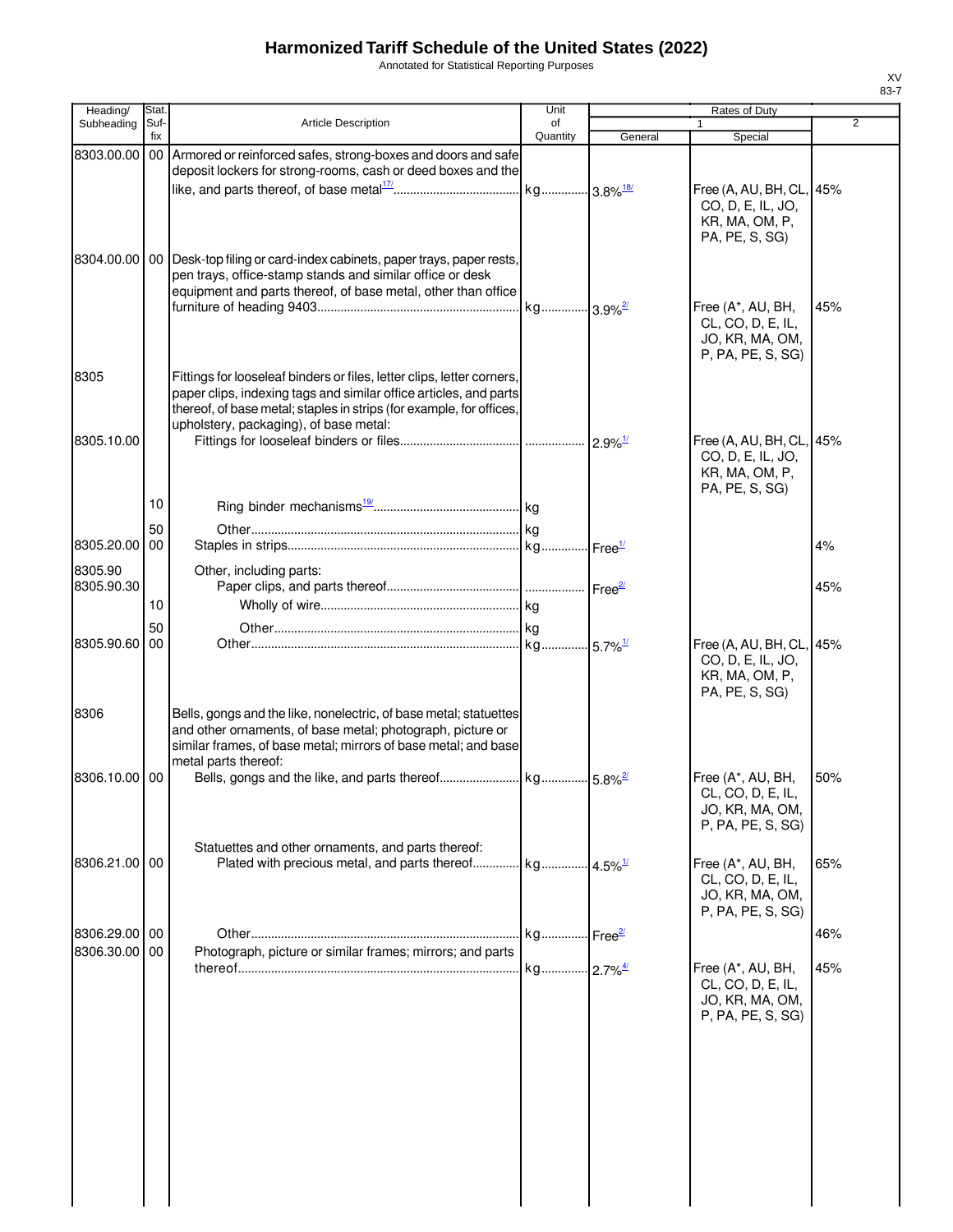Annotated for Statistical Reporting Purposes

| Heading/                 | Stat.       |                                                                                                                          | Unit           |         | <b>Rates of Duty</b>                         |                |
|--------------------------|-------------|--------------------------------------------------------------------------------------------------------------------------|----------------|---------|----------------------------------------------|----------------|
| Subheading               | Suf-<br>fix | <b>Article Description</b>                                                                                               | of<br>Quantity | General | $\mathbf{1}$<br>Special                      | $\overline{2}$ |
| 8307                     |             | Flexible tubing of base metal, with or without fittings:                                                                 |                |         |                                              |                |
| 8307.10                  |             | Of iron or steel:                                                                                                        |                |         |                                              |                |
| 8307.10.30 00            |             |                                                                                                                          |                |         | Free (A, AU, B, BH, 30%                      |                |
|                          |             |                                                                                                                          |                |         | C, CL, CO, D, E, IL,                         |                |
|                          |             |                                                                                                                          |                |         | JO, KR, MA, OM,                              |                |
|                          |             |                                                                                                                          |                |         | P, PA, PE, S, SG)                            |                |
| 8307.10.60 00            |             |                                                                                                                          |                |         | Free (A, AU, B, BH,                          | 30%            |
|                          |             |                                                                                                                          |                |         | CL, CO, D, E, IL,<br>JO, KR, MA, OM,         |                |
|                          |             |                                                                                                                          |                |         | P, PA, PE, S, SG)                            |                |
| 8307.90                  |             | Of other base metal:                                                                                                     |                |         |                                              |                |
| 8307.90.30 00            |             |                                                                                                                          |                |         | Free (A, AU, B, BH, 30%                      |                |
|                          |             |                                                                                                                          |                |         | C, CL, CO, D, E, IL,                         |                |
|                          |             |                                                                                                                          |                |         | JO, KR, MA, OM,<br>P, PA, PE, S, SG)         |                |
| 8307.90.60 00            |             |                                                                                                                          |                |         | Free (A, AU, B, BH, 30%                      |                |
|                          |             |                                                                                                                          |                |         | CL, CO, D, E, IL,                            |                |
|                          |             |                                                                                                                          |                |         | JO, KR, MA, OM,                              |                |
|                          |             |                                                                                                                          |                |         | P, PA, PE, S, SG)                            |                |
| 8308                     |             | Clasps, frames with clasps, buckles, buckle-clasps, hooks,                                                               |                |         |                                              |                |
|                          |             | eyes, eyelets and the like, of base metal, of a kind used for                                                            |                |         |                                              |                |
|                          |             | clothing or clothing accessories, footwear, jewelry, wrist                                                               |                |         |                                              |                |
|                          |             | watches, books, awnings, leather goods, travel goods or<br>saddlery or for other made up articles; tubular or bifurcated |                |         |                                              |                |
|                          |             | rivets, of base metal; beads and spangles, of base metal:                                                                |                |         |                                              |                |
| 8308.10.00 00            |             |                                                                                                                          |                |         |                                              |                |
|                          |             |                                                                                                                          |                |         | CO, D, E, IL, JO,                            |                |
|                          |             |                                                                                                                          |                |         | KR, MA, OM, P,                               |                |
|                          |             |                                                                                                                          |                |         | PA, PE, S, SG)                               |                |
| 8308.20                  |             | Tubular or bifurcated rivets:                                                                                            |                |         |                                              |                |
| 8308.20.30 00            |             | Of iron or steel and not brightened, not lathed and not                                                                  |                |         |                                              | 2.2¢/kg        |
|                          |             |                                                                                                                          |                |         |                                              |                |
| 8308.20.60 00            |             |                                                                                                                          |                |         |                                              | 45%            |
| 8308.90<br>8308.90.30 00 |             | Other, including parts:                                                                                                  |                |         |                                              | 40%            |
|                          |             |                                                                                                                          |                |         |                                              |                |
| 8308.90.60 00            |             |                                                                                                                          |                |         | Free (A, AU, B, BH, 45%                      |                |
|                          |             |                                                                                                                          |                |         | CL, CO, D, E, IL,<br>JO, KR, MA, OM,         |                |
|                          |             |                                                                                                                          |                |         | P, PA, PE, S, SG)                            |                |
| 8308.90.90 00            |             |                                                                                                                          |                |         |                                              |                |
|                          |             |                                                                                                                          |                |         | Free (A, AU, B, BH, 65%<br>CL, CO, D, E, IL, |                |
|                          |             |                                                                                                                          |                |         | JO, KR, MA, OM,                              |                |
|                          |             |                                                                                                                          |                |         | P, PA, PE, S, SG)                            |                |
| 8309                     |             | Stoppers, caps and lids (including crown corks, screw caps                                                               |                |         |                                              |                |
|                          |             | and pouring stoppers), capsules for bottles, threaded bungs,                                                             |                |         |                                              |                |
|                          |             | bung covers, seals and other packing accessories, and parts                                                              |                |         |                                              |                |
| 8309.10.00 00            |             | thereof, of base metal:<br>Crown corks (including crown seals and caps), and parts                                       |                |         |                                              |                |
|                          |             |                                                                                                                          |                |         |                                              | 45%            |
| 8309.90.00 00            |             |                                                                                                                          |                |         | Free (A, AU, BH, CL, 45%                     |                |
|                          |             |                                                                                                                          |                |         | CO, D, E, IL, JO,                            |                |
|                          |             |                                                                                                                          |                |         | KR, MA, OM, P,                               |                |
|                          |             |                                                                                                                          |                |         | PA, PE, S, SG)                               |                |
|                          |             |                                                                                                                          |                |         |                                              |                |
|                          |             |                                                                                                                          |                |         |                                              |                |
|                          |             |                                                                                                                          |                |         |                                              |                |
|                          |             |                                                                                                                          |                |         |                                              |                |
|                          |             |                                                                                                                          |                |         |                                              |                |
|                          |             |                                                                                                                          |                |         |                                              |                |
|                          |             |                                                                                                                          |                |         |                                              |                |
|                          |             |                                                                                                                          |                |         |                                              |                |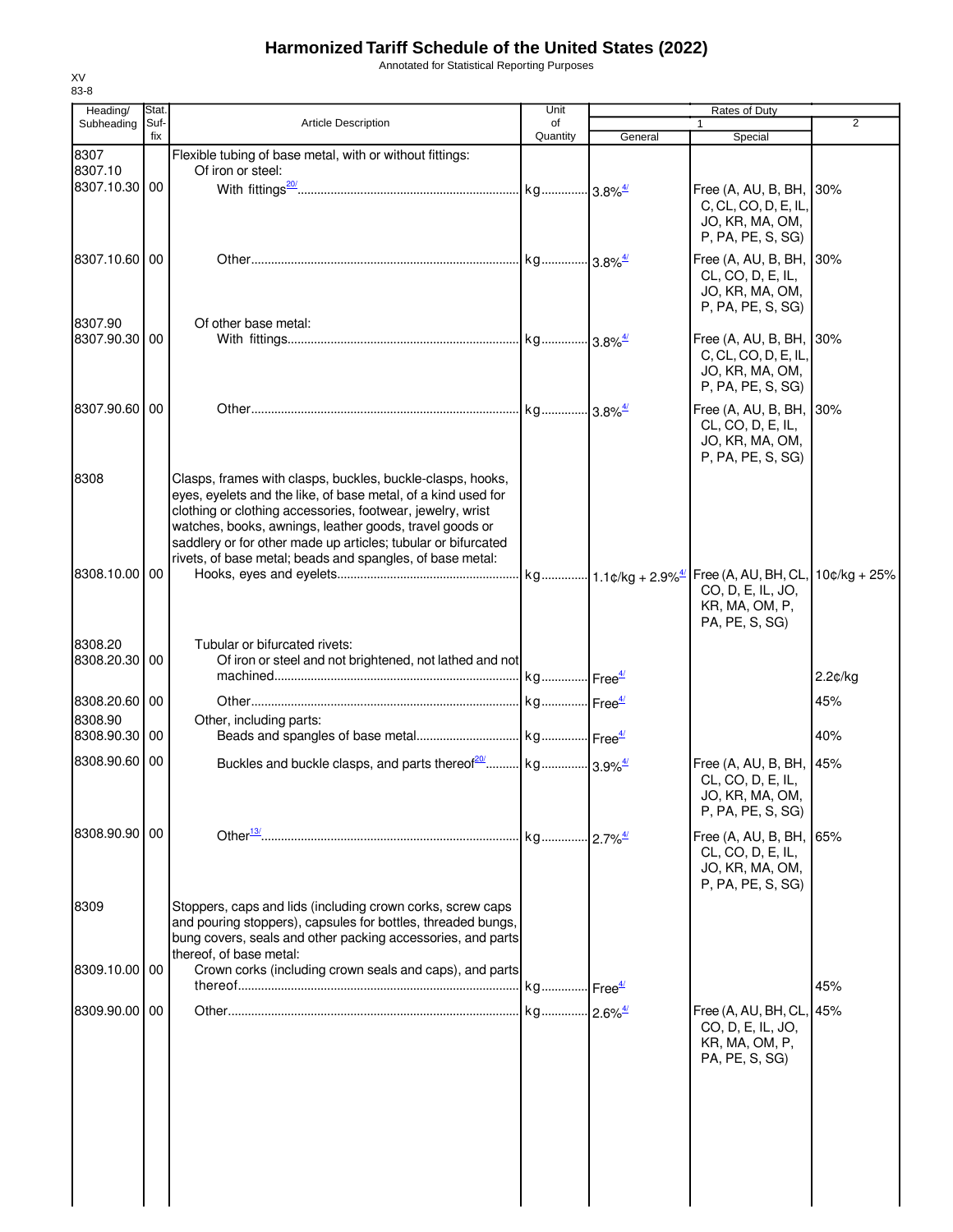Annotated for Statistical Reporting Purposes

| Heading/      | Stat.       |                                                                                                                                                                                                                                                                                                                                                    | Unit                  |         | Rates of Duty           |                |
|---------------|-------------|----------------------------------------------------------------------------------------------------------------------------------------------------------------------------------------------------------------------------------------------------------------------------------------------------------------------------------------------------|-----------------------|---------|-------------------------|----------------|
| Subheading    | Suf-<br>fix | Article Description                                                                                                                                                                                                                                                                                                                                | of<br>Quantity        | General | $\mathbf{1}$<br>Special | $\overline{2}$ |
| 8310.00.00    |             | 00 Sign plates, name plates, address plates and similar plates,<br>numbers, letters and other symbols, and parts thereof, of base                                                                                                                                                                                                                  | kg Free <sup>4/</sup> |         |                         | 45%            |
| 8311          |             | Wire, rods, tubes, plates, electrodes and similar products of<br>base metal or of metal carbides, coated or cored with flux<br>material, of a kind used for soldering, brazing, welding or<br>deposition of metal or of metal carbides; wire and rods, of<br>agglomerated base metal powder, used for metal spraying;<br>base metal parts thereof: |                       |         |                         |                |
| 8311.10.00 00 |             | Coated electrodes of base metal, for electric                                                                                                                                                                                                                                                                                                      |                       |         |                         | 35%            |
| 8311.20.00 00 |             | Cored wire of base metal, for electric arc-welding kg Free <sup>4/</sup>                                                                                                                                                                                                                                                                           |                       |         |                         | 35%            |
| 8311.30       |             | Coated rods and cored wire, of base metal, for soldering,<br>brazing or welding by flame:                                                                                                                                                                                                                                                          |                       |         |                         |                |
| 8311.30.30 00 |             |                                                                                                                                                                                                                                                                                                                                                    | kg Free <sup>4/</sup> |         |                         | 2.5¢/kg on     |
|               |             |                                                                                                                                                                                                                                                                                                                                                    | Pb kg                 |         |                         | lead content   |
| 8311.30.60 00 |             |                                                                                                                                                                                                                                                                                                                                                    |                       |         |                         | 35%            |
| 8311.90.00 00 |             |                                                                                                                                                                                                                                                                                                                                                    | kg Free <sup>4/</sup> |         |                         | 35%            |
|               |             |                                                                                                                                                                                                                                                                                                                                                    |                       |         |                         |                |
|               |             |                                                                                                                                                                                                                                                                                                                                                    |                       |         |                         |                |